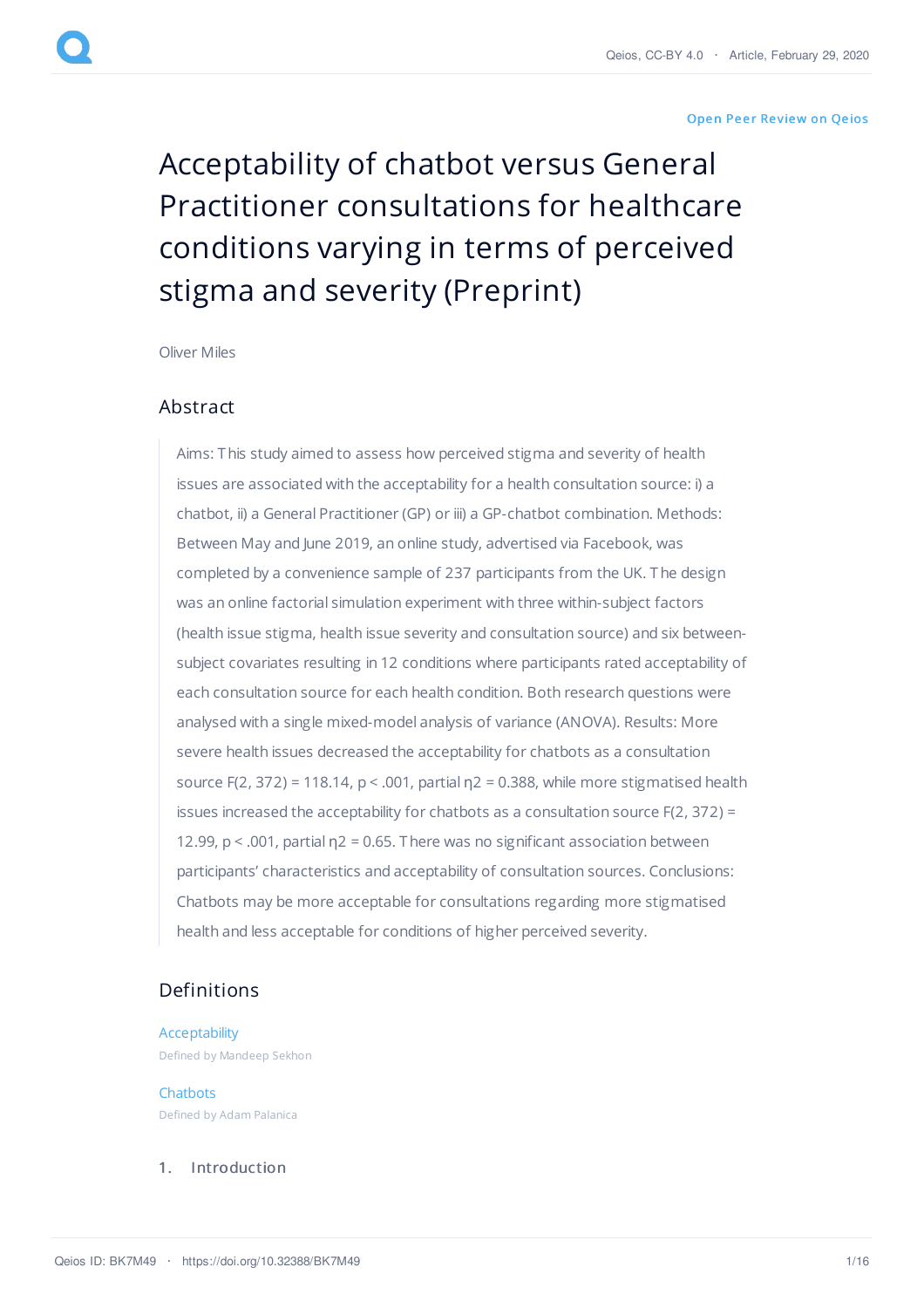[Chatbots](https://www.qeios.com/read/definition/633) are programmes designed to simulate human conversation via text or speech (Palanica, Flaschner, Thommandram, Li, & Fossat, 2019). Artificial Intelligence (AI) can be implemented in the form of chatbots to triage or diagnose a patient's health issues (Yu, Beam, & Kohane, 2018). However, little is known about acceptability of chatbots to patients. A variety of factors may influence this acceptability, including perceived stigma and severity of the presenting symptoms. This study examined whether perceived stigma and severity of various health issues influenced chatbot acceptability as a consultation source compared to a General Practitioner (GP) and a GP-chatbot combination. It also assessed whether participant characteristics influenced chatbot acceptability.

## 1.1 Benefits of chatbots

One example of a chatbot is the Babylon "GP at Hand" (GP at Hand) service. This incorporates chatbot functionality to triage patient's health issues and direct them to relevant modes of care (Armstrong, 2018). A study by Razzaki et al., compared the diagnoses of health conditions by doctors and the 'GP at Hand' service. This chatbot was able to diagnose the conditions with accuracy comparable to human doctors. A recent report by the (Hammersmith and Fulham Clinical Commissioning Group, 2018) concluded that the GP at Hand service is able to address barriers to health equality experienced by people in conventional GP settings – such as an ease of access to primary healthcare for those with reduced mobility. As a result, chatbots are receiving increasing attention as a technology that can benefit and innovate healthcare systems (Garg, Williams, Ip, & Dicker, 2018; Hamet & T remblay, 2017; He et al., 2019; Jiang et al., 2017; Vaidyam, Wisniewski, Halamka, Kashavan, & Torous, 2019).

#### 1.2 Acceptability

[Acceptability](https://www.qeios.com/read/definition/632) of healthcare interventions is defined as the extent to which people delivering or receiving the intervention consider it to be appropriate based on anticipated or experiential cognitive and emotional responses to the intervention (Sekhon, Cartwright, & Francis, 2017). Using this theoretical framework, acceptability is assumed to encompass all motivational factors that influence a person's intention to use a chatbot for health issue diagnosis. This includes both reflective (e.g. intention) and automatic motivational (e.g. emotional responses) processes that influence a person's usage behaviour (Michie, van Stralen, & West, 2011). Hence, acceptability has implications for actual behavioural usage of the technology.

# 1.3 Perception of chatbots for health issue diagnosis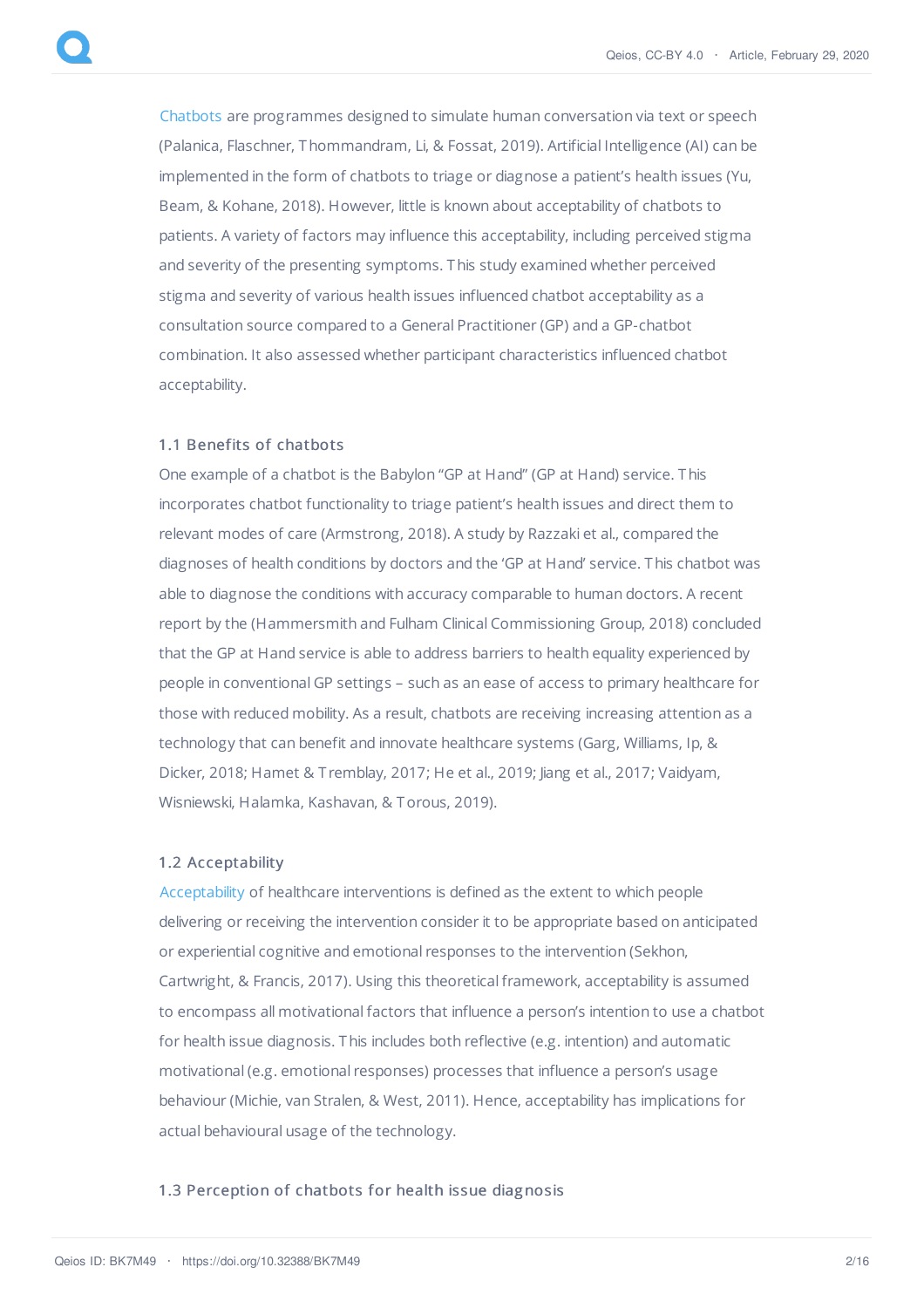In healthcare, chatbots that are implemented as diagnostic consultation sources can be presented with a wide variety of health issues by users. It is unlikely that people will be as accepting of being diagnosed by a chatbot for health issues, especially health issues that are severe. For severe health issues, chatbot acceptability may be lower due to a number of concerns. First of all, the issue of chatbot responsibility and liability (Luxton, 2016; Meskó, 2017; Vaidyam et al., 2019) – who takes the blame if the chatbot misdiagnoses someone? Secondly, chatbot competence – are chatbots competent enough to diagnose humans correctly? (Luxton, 2016; Nadarzynski, Miles, Cowie, & Ridge, 2019; Palanica et al., 2019); and, thirdly, patient safety (Luxton, 2016) – are chatbots adhering to patient safety protocols and standards?

In the case of stigmatised health issues, research has found that people are more willing to disclose sensitive health information to chatbots in comparison to health professionals (Lucas, Gratch, King, & Morency, 2014; Lucas et al., 2017). Nadarzynski et al. (2019) demonstrated that chatbot acceptability may be higher for stigmatised health issues as they offer greater anonymity. Users may be more accepting of a diagnosis from a chatbot for more stigmatised health issues than severe health issues.

## 2. Research objectives

Due to the accessibility of chatbots it is likely that there will be many different user demographics utilising the services. Although there has been little research into acceptability, research has found that attitudes and usage of technology are influenced by factors such as prior chatbot and confidence in chatbot knowledge (Laumer, Maier, & Gubler, 2019), age (Nadarzynski et al., 2019), gender, educational level and average time spent on the internet each week (Kontos, Blake, Chou, & Prestin, 2014). Fadhil (2018) suggested a way to mitigate the acceptance of chatbots as a consultation source is to utilise a GP-chatbot combination. This is where chatbots triage patients and manage minor health issues, while GPs could deal with more serious health issues and have their diagnoses validated by AI.

The current study addresses the following research questions:

- 1. Does the perceived severity of a presenting condition reduce the acceptability of use of a chatbot or a chatbot-GP combination for an initial consultation compared with a GP?
- 2. Does the perceived stigma of a presenting condition increase the acceptability of use of a chatbot or a chatbot-GP combination for an initial consultation compared with a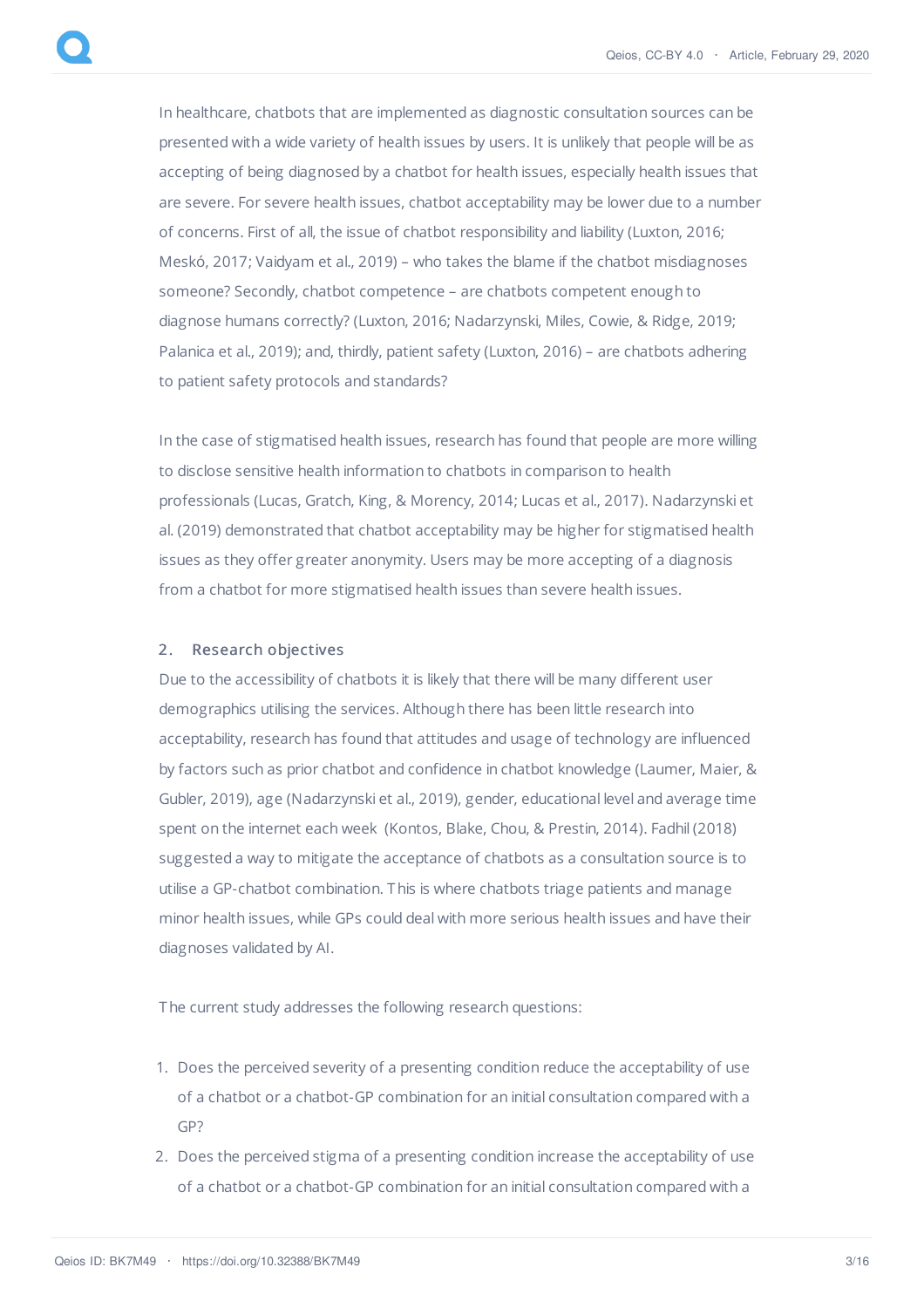GP?

3. To what extent do participant characteristics influence acceptability of chatbot, chatbot-GP combination versus GP?

# 3. Methodolog y

The study was an online factorial simulation experiment design with three within-subject factors and six between-subject covariates. The within-subject factors were the stigma and the severity of the health issue and the consultation source. The between-subject covariates were prior chatbot knowledge, confidence of chatbot knowledge, average internet usage, age, gender and education level. The outcome variable was chatbot acceptability. The study protocol and analysis plan were pre-registered on the Open Science Framework (https://osf.io/szgma/). Approval was granted by the ethics committee of University College London, UK (14917/001).

#### 3.1 Participants and recruitment

Due to cost and practical reasons, all adults with an access to the Internet, as potential users of chatbots, living in the UK, were invited to participate. Between May 2019 to June 2019, potential participants were recruited through Facebook advertisement with a link to an online survey. The incentive was a 10 pence donation to charity per participant upon study completion. There were no specific exclusion criteria.

# 3.2 Measures

The outcome measure, acceptability for each consultation source, was based on the acceptability framework proposed by Sekhon et al. (2017) and was operationalised as a proxy measure 'willingness'. Participants were presented with the statement 'I would be willing to use this option to find out what is wrong and recommend treatment' and were asked to rate their willingness to use each of the three consultation sources on a 5-point Likert scale (ranging from  $1 =$  'not very willing at all'; to  $5 =$  'very willing') for each presented health issue. Scores under 3 were interpreted as a less acceptable rating by participants, while scores over 3 were interpreted as a more acceptable rating by participants.

Prior chatbot knowledge was measured by asking participants 'Have you used a chatbot before? Unsure (coded 0), yes (i), no (ii)'. While confidence in chatbot knowledge was measured by asking participants 'Do you feel confident that you know what a chatbot is?' This was rated on a 5-point Likert-scale by participants ranging from 1 = 'Not very confident at all' to 5 = 'very confident'.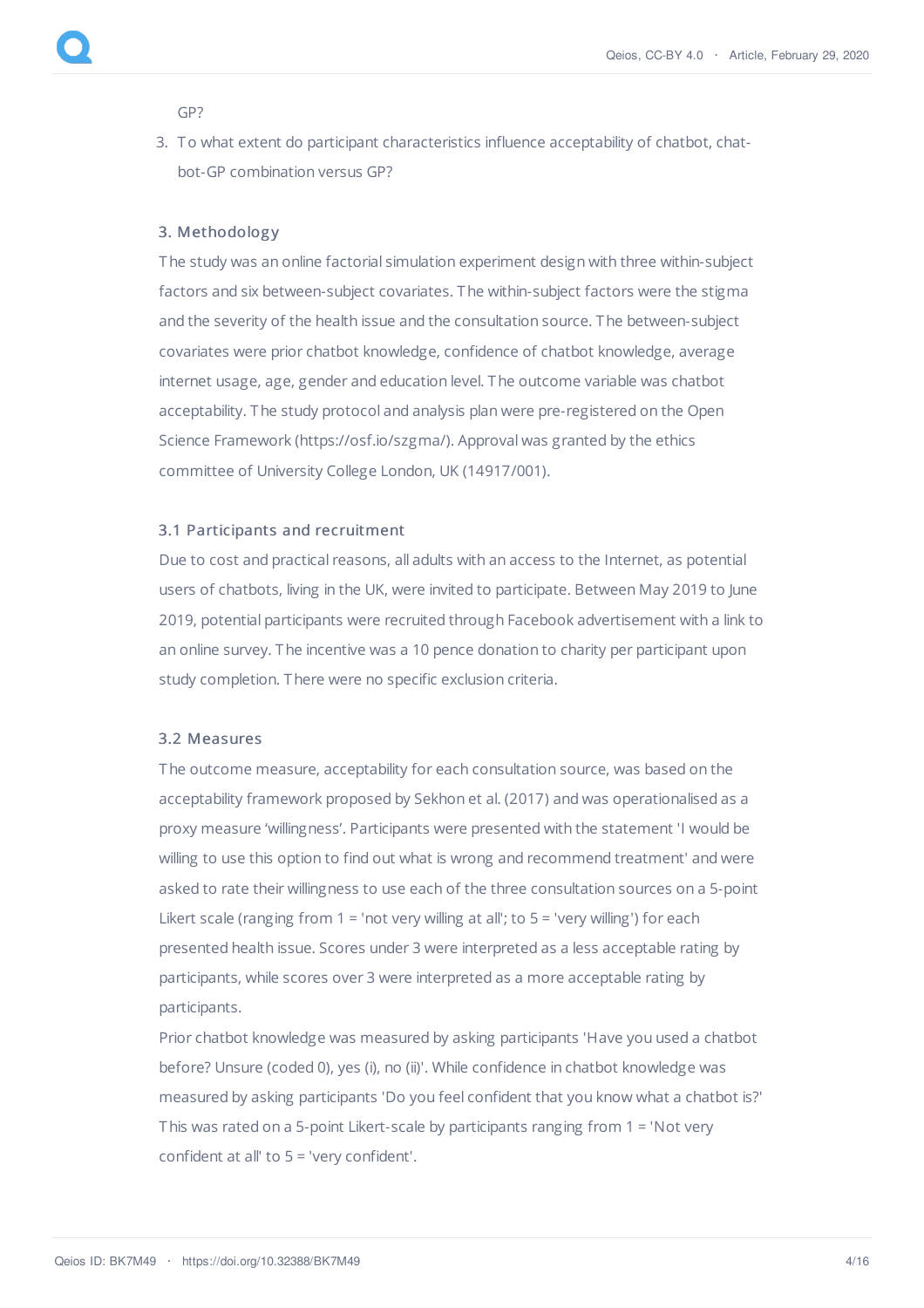Internet usage was measured using questions adapted from the Organisation for Economic Cooperation and Development (OECD) ICT Access and Usage by Households and Individuals questionnaire (OECD, 2015). While, demographic questions measuring age, gender, and educational attainment were adapted from the Government Statistical Service (GSS) educational attainment and national harmonised demographic questionnaires (GSS, 2004, 2017).

# 3. Experimental conditions

The three experimental factors were: i) health issue stigma (more/ less), ii) health issue severity (high/ low) and iii) consultation source (chatbot, GP, GP-chatbot combination). This resulted in 12 conditions: 1) less stigmatised, low severity, chatbot; 2) less stigmatised, low severity, GP; 3) less stigmatised, low severity, GP-chatbot combination; 4) more stigmatised, low severity, chatbot; 5) more stigmatised, low severity, GP; 6) more stigmatised, low severity, GP-chatbot combination; 7) less stigmatised, high severity, chatbot; 8) less stigmatised, high severity, GP; 9) less stigmatised, high severity, GP-chatbot combination; 10) more stigmatised, high severity, chatbot; 11) more stigmatised, high severity, GP; 12) more stigmatised, high severity, GP-chatbot combination.

The participants were presented with three health issues for each high/less stigmatised or high/low severity condition. They were asked to rate their acceptability of each of the three consultation sources for each experimental factor. In total, participants were asked to complete 36 acceptability ratings (three for each condition) and were blinded to the predicted stigma or severity of the health issue. This was to mitigate for the possibility that the presented health issue's stigma or severity may be interpreted differently.

The health issues were identified and selected via a pilot study consisting of 37 participants using convenience sampling. Participants rated their perceived stigma and severity of 40 health issues, identified from the NHS's Health A to Z directory (NHS, 2019), on a five-point Likert scale (1 = low perceived sigma/ severity, 5 = high perceived stigma or severity). As per consensus from the research team, mean scores under two were rated as low perceived stigma or severity and mean scores over 3.5 were rated as high perceived sigma or severity.

# 3.4 Procedure

Patients were presented with the information page and asked to consent to the survey. Participants were then asked about their knowledge of chatbots and were presented with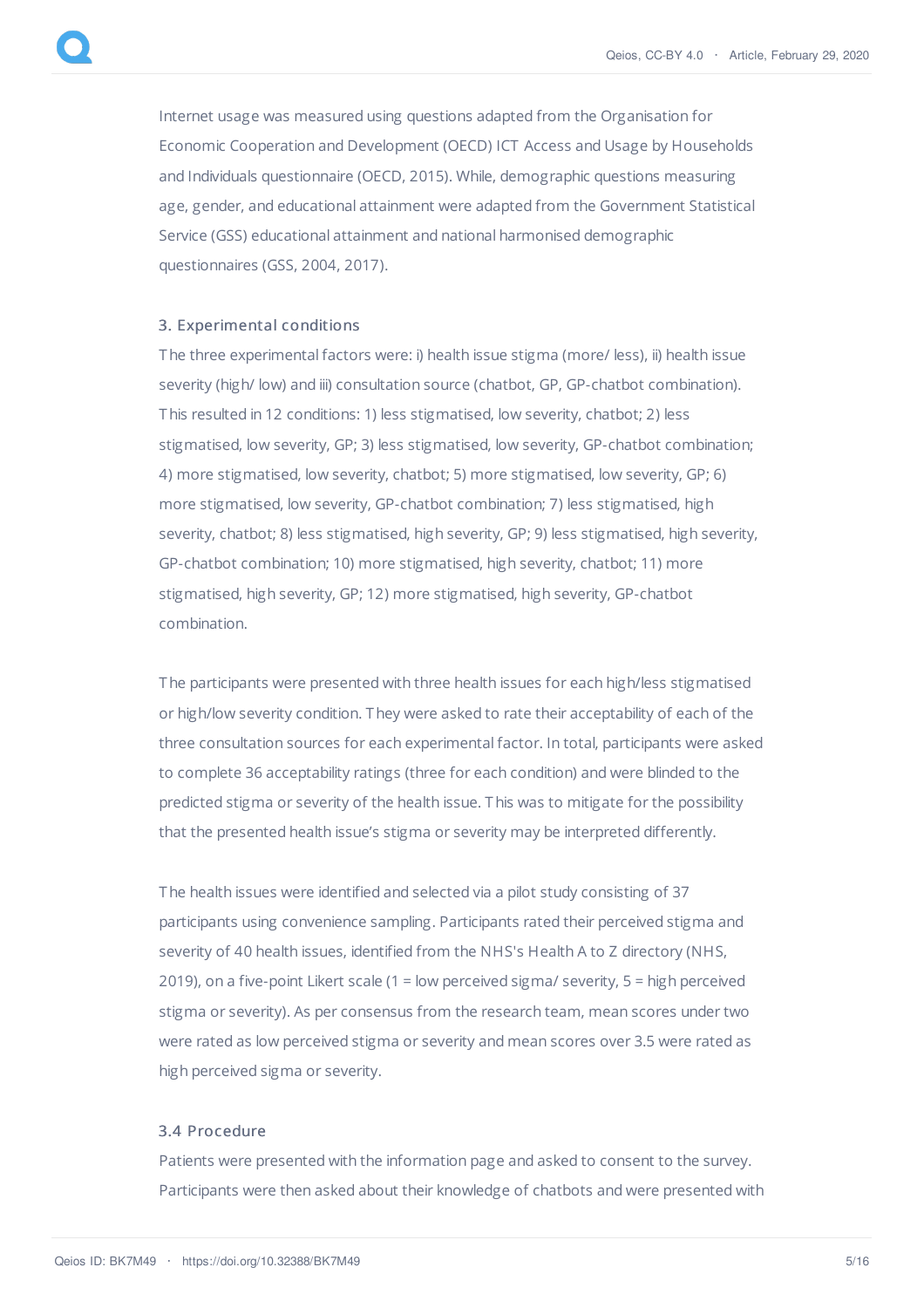a video and text transcript describing a chatbot (https://www.youtube.com/watch? v=WRcCSUQJasw) to maximise engagement. Once participants had rated their confidence in chatbot knowledge, they were presented with the 12 health issues and asked to indicate the consultation source acceptability accordingly. Participants were then asked remaining demographic and behavioural questions.

#### 3.5 Statistical analyses

The means (M) and standard errors (SE) of acceptability ratings for chatbot, GP and GPchatbot combination were calculated for all categories of participants where comparisons were being made.

Both research questions were addressed together in a single mixed-model analysis of variance (ANOVA). The model included all main effects and all 2-way interactions involving consultation source. It also included the 3-way interaction between apparent stigma, severity and consultation source. Acceptability scores over 3 were interpreted as more acceptable ratings of consultations scores, while scores under 3 were interpreted as less acceptable ratings of consultation source.

## 4. Results

A total of 237 participants completed the study (T able 1). The majority of the sample were female (73.4%,), aged over 45 years old (65.0%,), and educated with a degree or higher (54.9%). Most participants had no prior knowledge of chatbots (59.5%) but were confident that they knew what a chatbot was once the concept was explained to them (70.9%). Overall GPs were reported as the most acceptable consultation source, followed by a chatbot-GP combination and then chatbot (T able 2).

The interaction between the severity of the health issues and acceptability of the different consultation sources were found to be significant (T able 2). GPs and the GPchatbot combination were found to be more acceptable than chatbots for more severe health issues but not the less severe ones.

There was a significant interaction between the level of stigma of the health issue and the acceptability of the different consultation sources. The greater acceptability for GPs over chatbots was attenuated in the high stigma conditions (T able 2). There was a significant three-way interaction between the stigma, the severity of the health issue and the acceptability of the different consultation sources (T able 2). The differences between the different sources were only evidence in the high severity conditions. In the low severity conditions, there was no clear evidence that participants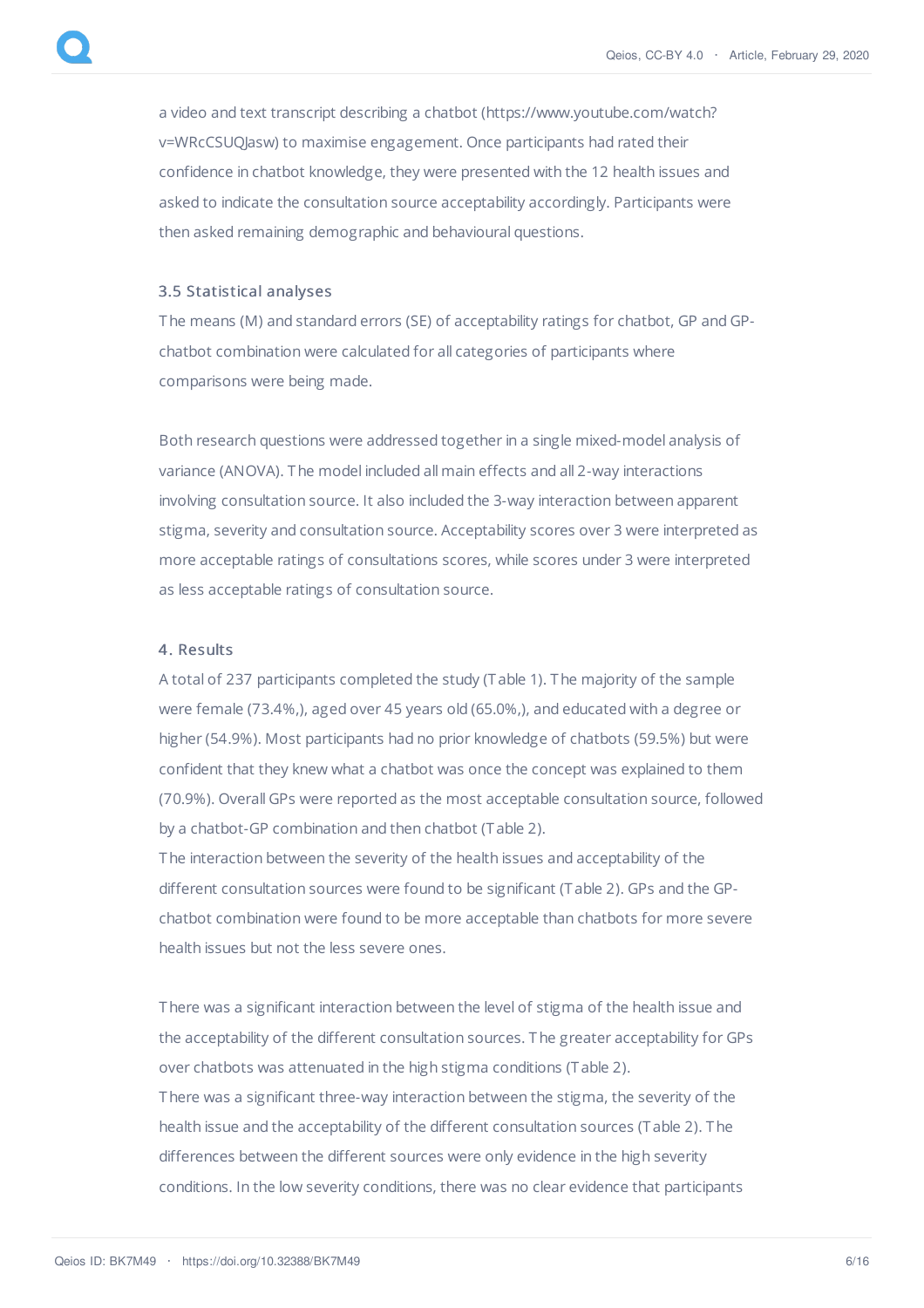had a preference.

None of the participant characteristics significantly influenced the acceptability ratings (T able 3).

# 5. Discussion

The results showed that for health conditions with low perceived severity chatbots, GPs or chatbot-GP combinations were judged to be approximately equally acceptable. However, for conditions of high perceived severity GPs were judged more acceptable than a chatbot-GP combination which was judged more acceptable that chatbots alone, with this difference between attenuated in conditions with high stigma. There was no clear evidence that participant characteristics influenced acceptability ratings.

# 5.1 Participant acceptability of chatbots with severe health issues

As expected, participants were less accepting of using a chatbot to diagnose high severity health issues. This may be a consequence of factors such as responsibility and liability (Luxton, 2016; Meskó, 2017; Vaidyam et al., 2019), chatbot competence (Luxton, 2016; Nadarzynski et al., 2019; Palanica et al., 2019), and patient safety (Luxton, 2016) discussed previously. It is possible that people may just want to deal with health professionals at time of distress.

# 5.2 Participant acceptability of chatbots with stigmatised health issues

More stigmatised heath issues were found to increase how accepting a person is of using a chatbot as a consultation source if the severity of the health issue is low. This finding complements existing research into chatbots and stigmatised health issues (Cameron et al., 2017; Lucas et al., 2014) and provides evidence that chatbots may be a viable method of consultation for more stigmatised health issues. However, considering that acceptance of chatbots as a consultation source is low for more stigmatised/high severity health issues, it is apparent that severity of a health issue is a more important determinant of acceptability than stigma.

#### 5.3 Participant acceptability of a GP- chatbot combination

As argued by Fadhil (2018a), a GP-chatbot combination did increase the chatbot acceptability. It is interesting that participants were not more accepting of a GP-chatbot combination. One would expect that a GP-chatbot combination would be the most acceptable consultation source as patients are receiving the same benefits as seeing a GP about their health issues, with the added benefit of triage and validation by chatbots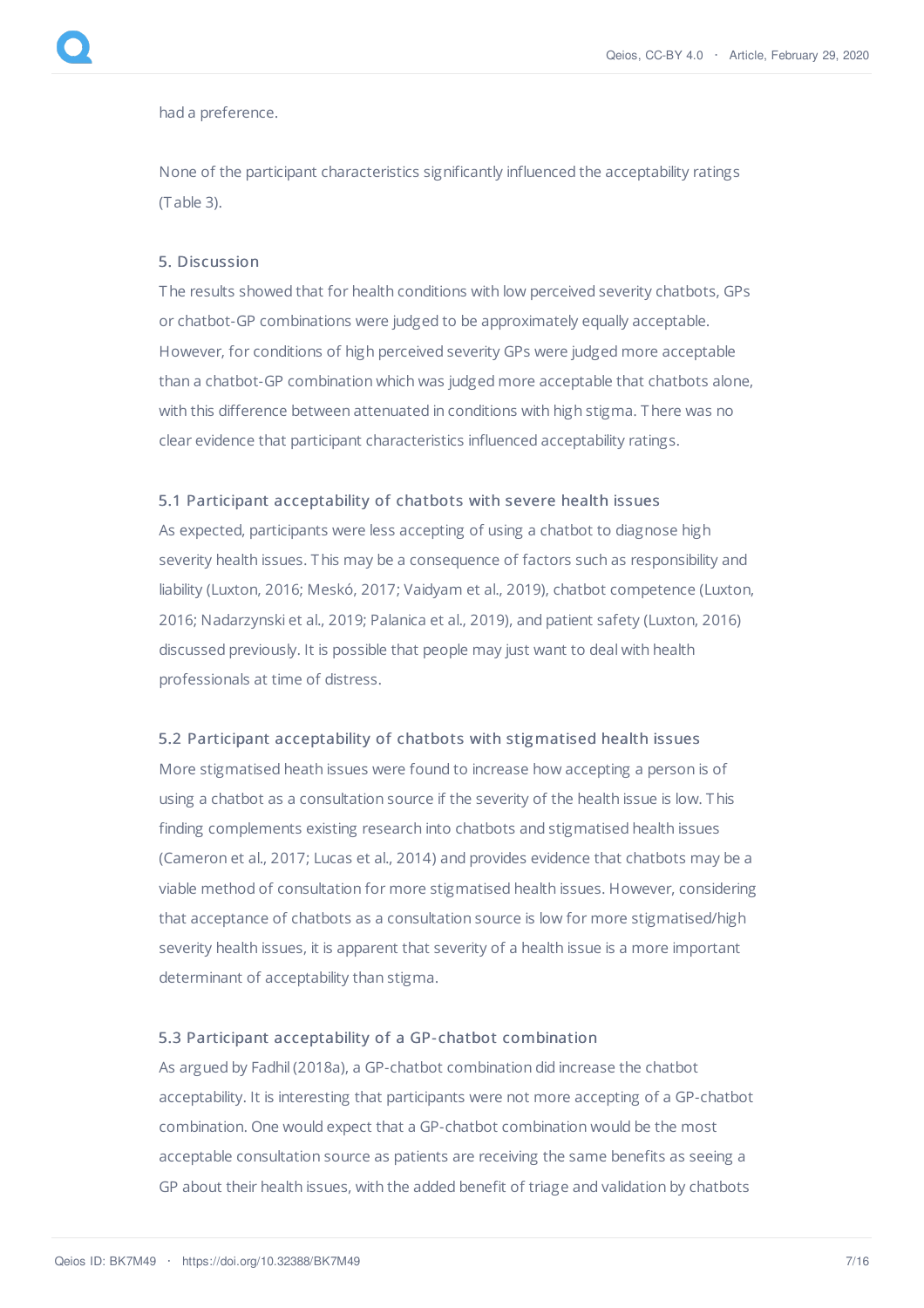and AI. The low acceptance scores could be explained by the negativity effect (Reeder & Brewer, 1979); this is where negative attitudes are weighted more than positive attitudes when forming an evaluation.

# 5.4 Implications of results

# 5.4.1 Implications of results on previous and current research

These results build on existing evidence that the acceptability of chatbots in healthcare (Grolleman, van Dijk, Nijholt, & van Emst, 2006; Laumer et al., 2019; Nadarzynski et al., 2019) and triangulates the findings of the existing qualitative research into healthcare chatbot acceptability by Laumer et al. (2019) and Nadarzynski et al. (2019). The results also inform the behaviour change discipline as acceptability can both be seen as an influence on technology uptake behaviour and as a criterion for selecting delivery options for a behaviour change intervention (Michie et al., 2011; Pereira & Díaz, 2019).

#### 5.4.2 Implications of results on theory development

During the undertaking of this study, the Acceptability Model for Conversational Agent Disease Diagnosis was developed by Laumer et al. (2019). This model was based upon the Unified Theory of Acceptance and Use of technology for the consumer context (UTAUT2) (Venkatesh, Thong, & Xu, 2012) and was adapted to explain patients' adoption of chatbots in the private healthcare context using qualitative analysis. The model proposed 13 predictors of intention to voluntarily use a chatbot in healthcare which are assumed as constructs of acceptability such as. Considering the results in this study, how accepting people are of chatbots in healthcare is influenced by specific healthcare related determinates such as the stigma and severity of health issues. Patients in the healthcare context cannot be assumed to make voluntary decisions similarly to consumers – regardless if the healthcare is private or public. Due to a specific health issue a person may have, decision making to accept and utilise a chatbot in the healthcare context is bounded in rationality (Simon, 1990) far more than a conventional decision-making context. The failure to account for specific healthcare related determinates of acceptability is a significant limitation of the model proposed by Laumer et al. (2019).

#### 5.4.3 Implications of results on the healthcare industry

This study has implications for the healthcare industry as the results increase the understanding of where chatbots would be most acceptable for patients to use if implemented. It is possible that there is a lack of acceptance of chatbots, particularly in the UK, because there is a lack of a perceived need for the technology. Indeed, there is a perception that chatbots will replace humans in jobs and increase unemployment (Meskó,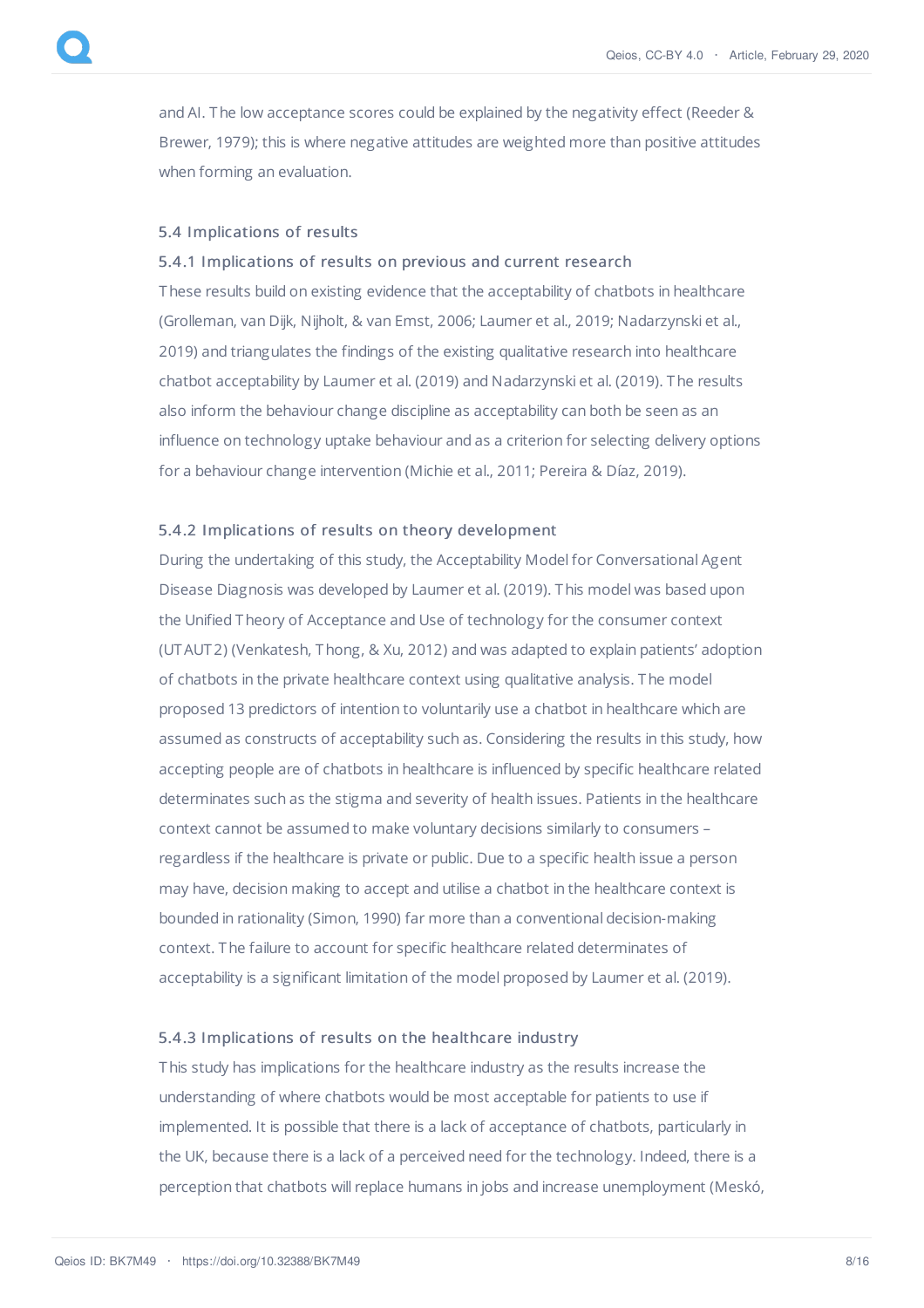2017). By implementing chatbots into areas where they are more likely to be accepted, for example as consultation source for more stigmatised or less severe health issues. As more people use and accept chatbots in these areas, it may inadvertently increase acceptance as people start to perceive the need for the technology (Rogers, 1962).

# 5.5 Limitations

The study had several limitations. As this study was advertised online, people who use the internet regularly are more likely to be exposed to the study advert. Consequently, the population may have resulted in a more technology accepting population participating in the study due to self-selection bias. Secondly, the amount of excluded cases equated to almost 1/3 of the total participants. Therefore, there is a risk of bias due to this missing data (assuming it is not missing-at-random). Therefore, reducing the population validity of the study. This may explain why there was insufficient evidence to conclude that participant characteristics influenced the acceptability ratings of the different consultation sources.

Regarding the study's measures, the self-report of willingness is not real-life behaviour enactment. Willingness is a measure of intention; there is a well-established gap between an intention to do a behaviour an actual behaviour enactment (Bhattacherjee & Sanford, 2009; Sheeran & Webb, 2016). This study's results may not provide an accurate representation of how acceptability influences a person's usage of a chatbot in healthcare. This limitation exists due to a lack of a valid measure of acceptability.

This was a simulation study; the conditions participants undertook were not real situations, therefore implicating the predictive validity of these results. If a person has or has experienced a specific health issue, they may be more/less accepting of using a chatbot as a consultation source than if they imagine the health issue. The health issues used in this study may not be accurate representations of more/less stigmatised or high/ low severity health issues. Hence, the face validity of this experiment may be reduced. For example, those that have health anxiety perceive health issues with greater severity (NHS, 2017). This study may have found different acceptability ratings with different health issues.

#### 5.6 Suggestions for future research

Considering the discussion, future theoretical development needs to consider how specific health issues influence the acceptability of chatbots for disease diagnosis. For example, the decision to accept a chatbot for diagnosis may be influenced by factors such as the urgency for diagnosis, the person's wellbeing and how the individual feels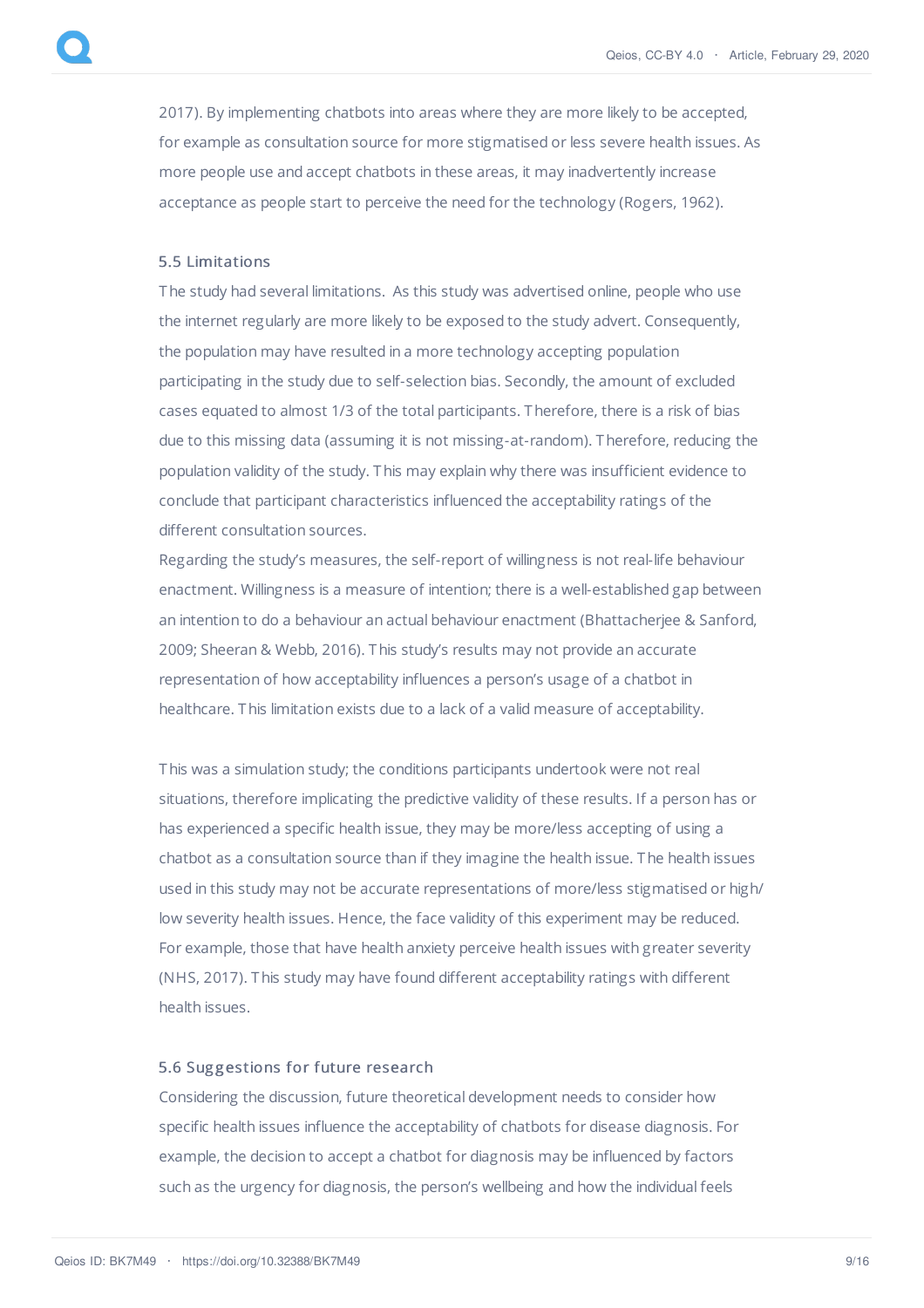about their symptoms. Once factors like this are considered, then a more comprehensive model of chatbot acceptability in healthcare can be developed.

Considering the limitations, future research must prioritise the development of a valid measure of acceptability for chatbots in healthcare to increase the validity of any future findings. Studies looking into how health issues influence acceptability must be undertaken with a broader sample, including different participants, and a broader set of health issues to assess if they influence acceptance levels of chatbots in healthcare.

# 6. Conclusion

In a simulation experiment of acceptability of chatbots for healthcare consultations, their acceptability relative to GP consultations was reduced for symptoms with high judged severity and increased for ones with higher judged stigma. Acceptability did not appear to be influenced by participant demographic characteristics or experience with chatbots. Overall, this study has broadened the understanding of the acceptability of chatbots in healthcare, moving insight from a general overview to how specific health issues influence the acceptability of chatbots as consultation sources. This has implications for where chatbots are best implemented into healthcare and for understanding the motivations behind chatbot use in healthcare. Future research needs to focus on more specific influences of the acceptability of chatbots in healthcare to develop a more holistic understanding.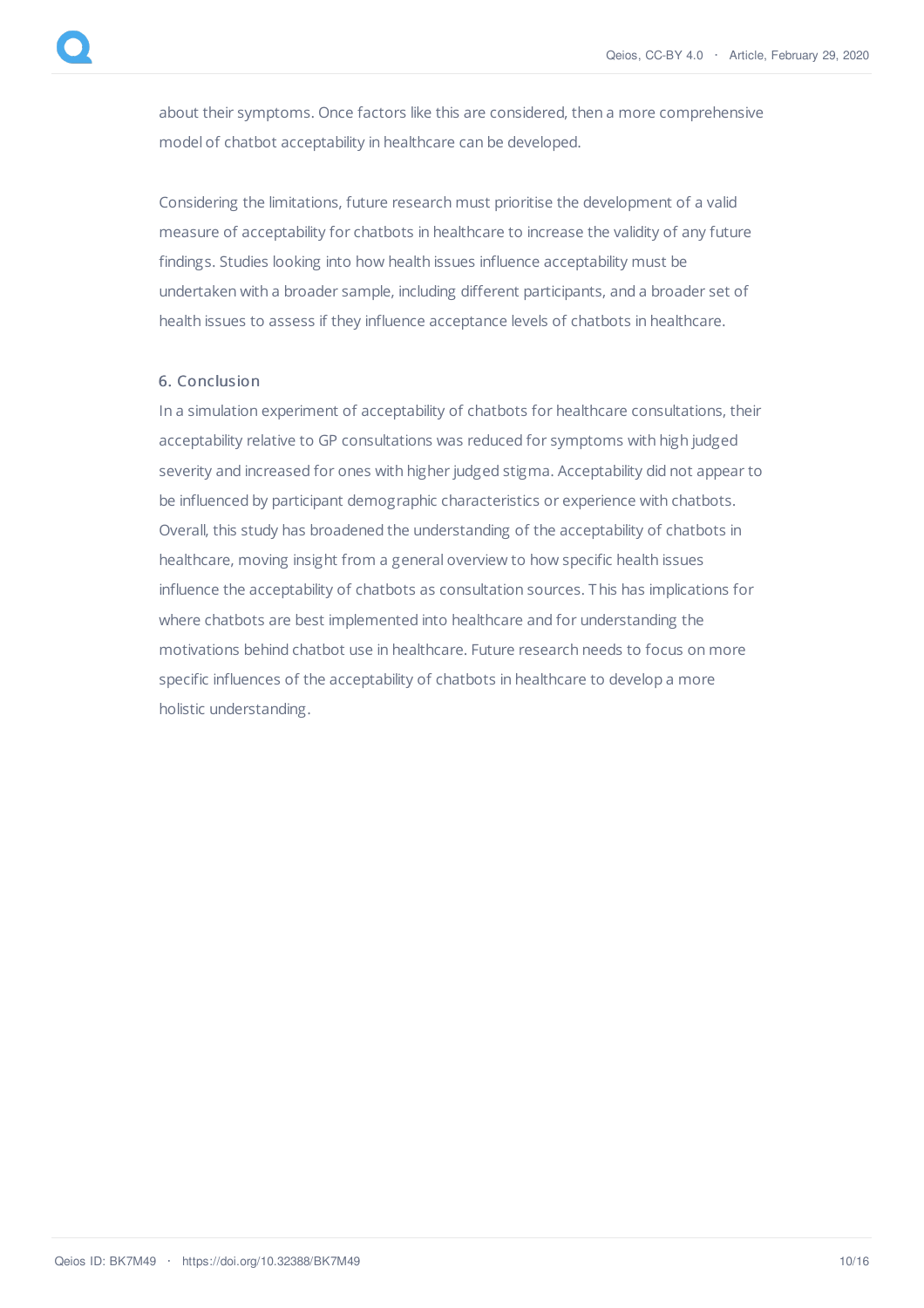≜

| Table 1 Sample characteristics |                         |
|--------------------------------|-------------------------|
| Participant Characteristic     | Total of the sample (%) |
| Gender                         |                         |
| Male                           | 51(21.5)                |
| Female                         | 174 (73.4)              |
| Missing                        | 12(5.1)                 |
| Age                            |                         |
| $18 - 44$                      | 76 (32.1)               |
| $45+$                          | 154 (65)                |
| Missing                        | 7(3)                    |
| <b>Educational level</b>       |                         |
| Anything else                  | 99 (41.8)               |
| Degree and above               | 130 (54.9)              |
| Missing                        | 8(3.4)                  |
| Prior knowledge                |                         |
| No                             | 141 (59.5)              |

 $\blacksquare$  . The contract of the contract of the contract of the contract of the contract of the contract of the contract of the contract of the contract of the contract of the contract of the contract of the contract of the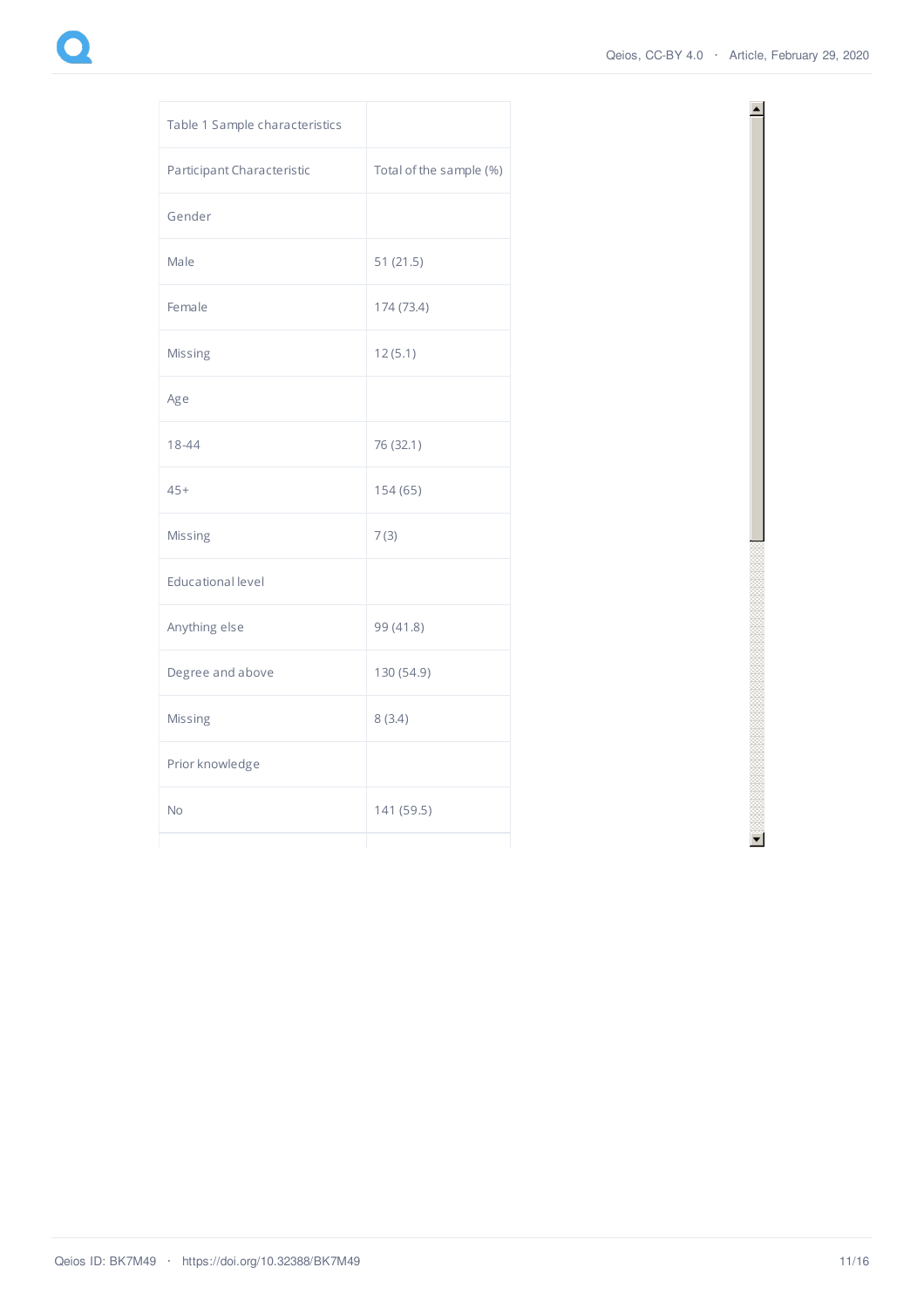| Table 2 The interactions between chatbot acceptability, perceived symptom severity and stigma |              |                            |               |        |         |  |  |
|-----------------------------------------------------------------------------------------------|--------------|----------------------------|---------------|--------|---------|--|--|
| Predictor                                                                                     | Health Issue | <b>Consultation Source</b> | Acceptability | F      | p-value |  |  |
|                                                                                               |              |                            | Mean (SEM)    |        |         |  |  |
| Info                                                                                          |              | GP                         | 3.96(0.08)    | 33.85  | < .001  |  |  |
|                                                                                               |              | GP-Chatbot                 | 3.43(0.11)    |        |         |  |  |
|                                                                                               |              | Chatbot                    | 3.08 (0.110   |        |         |  |  |
| Sev X Info                                                                                    | High Sev     | GP                         | 4.42(0.06)    | 188.14 | < .001  |  |  |
|                                                                                               |              | GP-Chatbot                 | 3.44(0.12)    |        |         |  |  |
|                                                                                               |              | Chatbot                    | 2.68(0.12)    |        |         |  |  |
|                                                                                               | Low Sev      | GP                         | 3.51(0.11)    |        |         |  |  |
|                                                                                               |              | GP-Chatbot                 | 3.43(0.11)    |        |         |  |  |
|                                                                                               |              | Chatbot                    | 3.48(0.12)    |        |         |  |  |
| Stig X Info                                                                                   | High Stig    | GP                         | 3.85(0.08)    | 12.99  | < .001  |  |  |
|                                                                                               |              | GP-Chatbot                 | 3.42(0.11)    |        |         |  |  |
|                                                                                               |              | Chatbot                    | 3.14(0.12)    |        |         |  |  |
|                                                                                               | Low Stig     | GP                         | 4.08(0.08)    |        |         |  |  |
|                                                                                               |              |                            |               |        |         |  |  |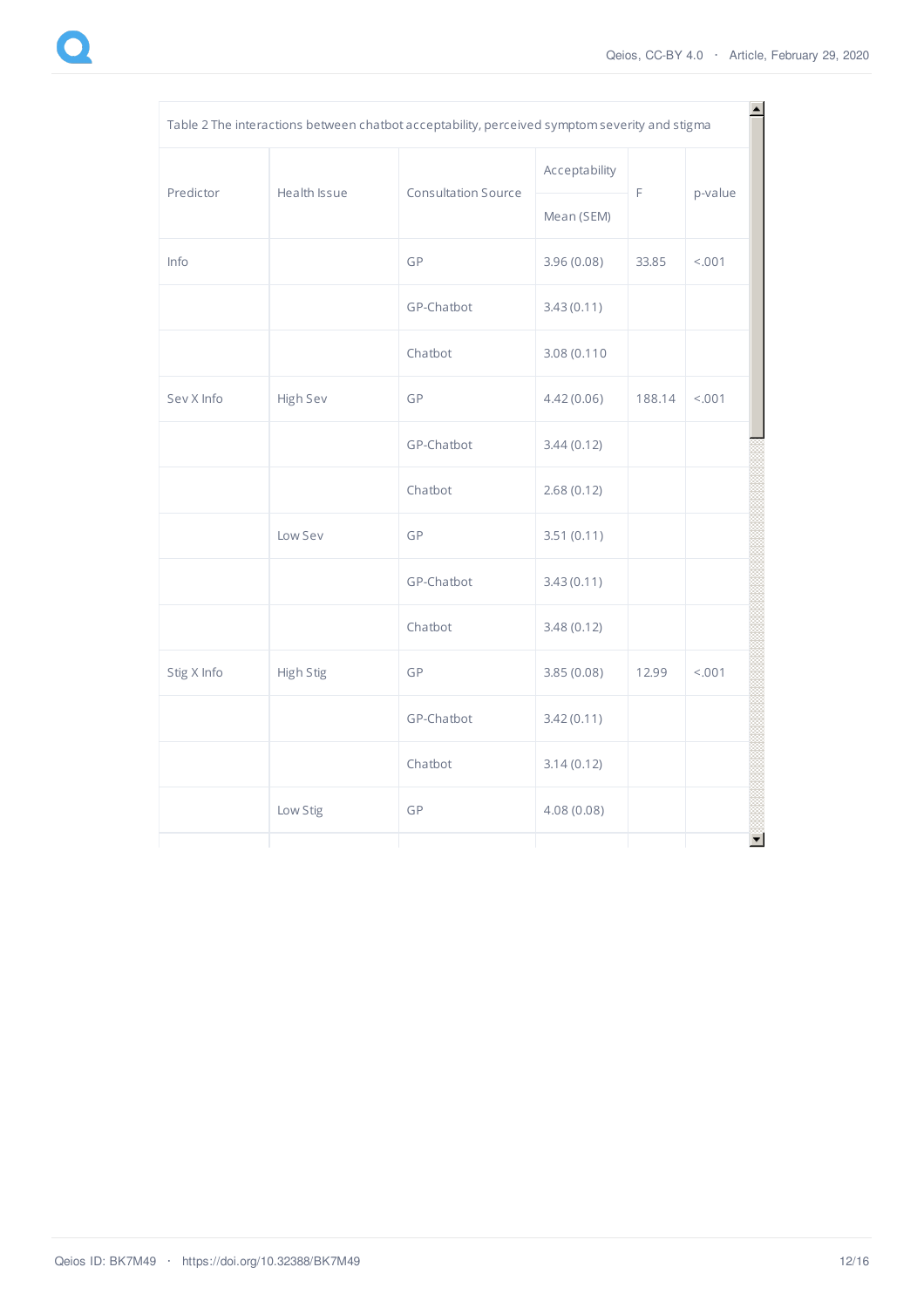$\blacktriangle$ 

| Table 3 Participant characteristic rated acceptability |                          |  |  |
|--------------------------------------------------------|--------------------------|--|--|
| Participant Characteristic                             | Acceptability Mean (SEM) |  |  |
| Gender                                                 |                          |  |  |
| Male                                                   | 3.61(0.12)               |  |  |
| Female                                                 | 3.38 (0.08)              |  |  |
| Age                                                    |                          |  |  |
| 18-44                                                  | 3.49(0.12)               |  |  |
| $45+$                                                  | 3.50(0.09)               |  |  |
| <b>Educational level</b>                               |                          |  |  |
| Anything else                                          | 3.38(0.10)               |  |  |
| Degree and above                                       | 3.60 (0.09)              |  |  |
| Prior knowledge                                        |                          |  |  |
| <b>No</b>                                              | 3.57(0.10)               |  |  |
| Yes                                                    | 3.41(0.11)               |  |  |
| Confidence in chatbot knowledge                        |                          |  |  |
| Low confidence                                         | 3.42(0.13)               |  |  |



- 1. Armstrong, S. (2018). The apps attempting to transfer NHS 111 online. BMJ, k156. https://doi.org/10.1136/bmj.k156
- 2. Bhattacherjee, A., & Sanford, C. (2009). The intention–behaviour gap in technology usage: The moderating role of attitude strength. Behaviour & Information Technology, 28(4), 389–401. https://doi.org/10.1080/01449290802121230
- 3. Cameron, G., Cameron, D., Megaw, G., Bond, R., Mulvenna, M., O'Neill, S., … McTear, M. (2017, July 1). Towards a chatbot for digital counselling. Presented at the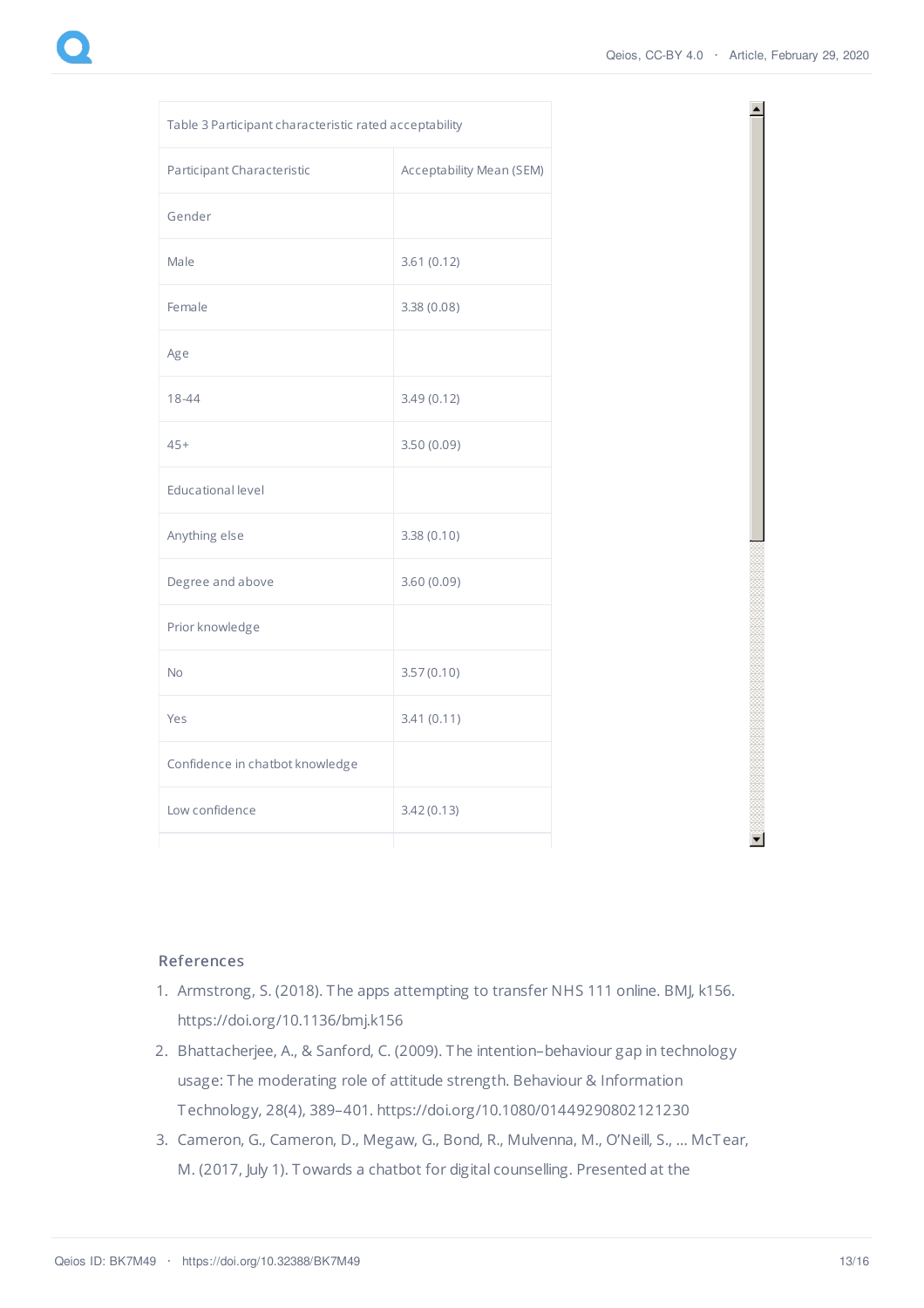Proceedings of the 31st International BCS Human Computer Interaction Conference (HCI 2017). https://doi.org/10.14236/ewic/HCI2017.24

- 4. Fadhil, A. (2018). A Conversational Interface to Improve Medication Adherence: Towards AI Support in Patient's T reatment. ArXiv:1803.09844 [Cs]. Retrieved from http://arxiv.org/abs/1803.09844
- 5. Garg, S., Williams, N. L., Ip, A., & Dicker, A. P. (2018). Clinical Integration of Digital Solutions in Health Care: An Overview of the Current Landscape of Digital Technologies in Cancer Care. JCO Clinical Cancer Informatics, (2), 1–9. https://doi.org/10.1200/CCI.17.00159
- 6. Government Statistical Service. (2004). Education attainment and qualifications. Retrieved from https://gss.civilservice.gov.uk/guidances/harmonisation/0 harmonised-principles/education-attainment-and-qualifications/#annex-a
- 7. Government Statistical Service. (2017). Harmonised concepts and questions for social data sources. Retrieved from https://gss.civilservice.gov.uk/wpcontent/uploads/2016/03/Demographic-Info-June-17-Pending-informing-SPSC-1.pdf
- 8. Grolleman, J., van Dijk, B., Nijholt, A., & van Emst, A. (2006). Break the Habit! Designing an e-Therapy Intervention Using a Virtual Coach in Aid of Smoking Cessation. In W. A. IJsselsteijn, Y. A. W. de Kort, C. Midden, B. Eggen, & E. van den Hoven (Eds.), Persuasive Technology (Vol. 3962, pp. 133–141). https://doi.org/10.1007/11755494\_19
- 9. Hamet, P., & T remblay, J. (2017). Artificial intelligence in medicine. Metabolism, 69, S36–S40. https://doi.org/10.1016/j.metabol.2017.01.011
- 10. Hammersmith and Fulham Clinical Commissioning Group. (2018). Equality and Health Inequalities Analysis: Standard Toolkit for CWHHE CCGs. Retrieved from https://www.hammersmithfulhamccg.nhs.uk/media/135838/PCCC-Item-6A-14- August-2018-GPAH-EQIA.pdf
- 11. He, J., Baxter, S. L., Xu, J., Xu, J., Zhou, X., & Zhang, K. (2019). The practical implementation of artificial intelligence technologies in medicine. Nature Medicine, 25(1), 30–36. https://doi.org/10.1038/s41591-018-0307-0
- 12. Jiang, F., Jiang, Y., Zhi, H., Dong, Y., Li, H., Ma, S., … Wang, Y. (2017). Artificial intelligence in healthcare: Past, present and future. Stroke and Vascular Neurology, 2(4), 230–243. https://doi.org/10.1136/svn-2017-000101
- 13. Kontos, E., Blake, K. D., Chou, W.-Y. S., & Prestin, A. (2014). Predictors of eHealth Usage: Insights on The Digital Divide From the Health Information National T rends Survey 2012. Journal of Medical Internet Research, 16(7), e172. https://doi.org/10.2196/jmir.3117
- 14. Laumer, S., Friedrich-Alexander, Maier, C., & Gubler, F. (2019). CHATBOT ACCEPTANCE IN HEALTHCARE: EXPLAINING USER ADOPTION OF CONVERSATIONAL AGENTS FOR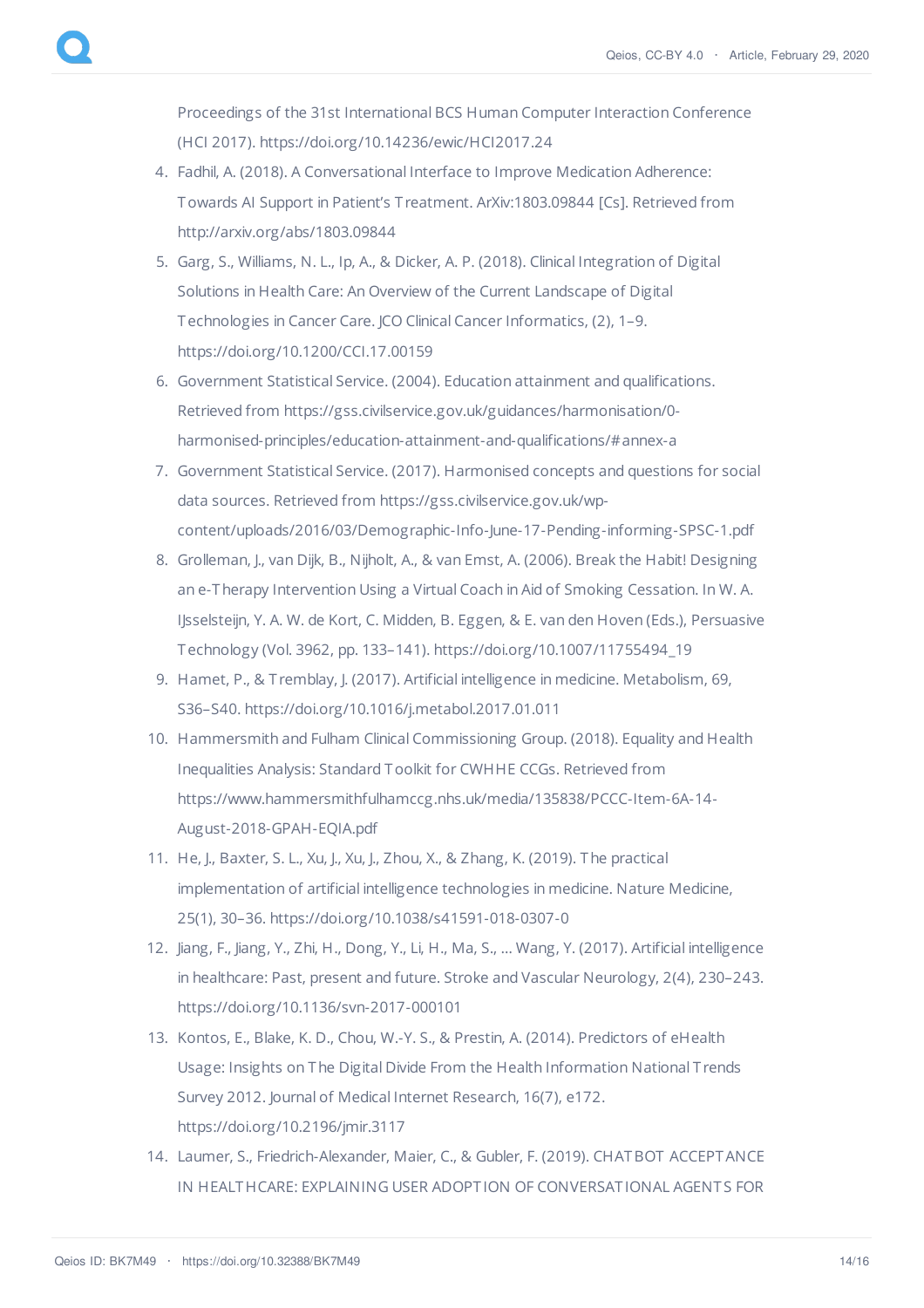DISEASE DIAGNOSIS. Proceedings of the 27th European Conference on Information Systems (ECIS).

- 15. Lucas, G. M., Gratch, J., King, A., & Morency, L.-P. (2014). It's only a computer: Virtual humans increase willingness to disclose. Computers in Human Behavior, 37, 94–100. https://doi.org/10.1016/j.chb.2014.04.043
- 16. Lucas, G. M., Rizzo, A., Gratch, J., Scherer, S., Stratou, G., Boberg, J., & Morency, L.-P. (2017). Reporting Mental Health Symptoms: Breaking Down Barriers to Care with Virtual Human Interviewers. Frontiers in Robotics and AI, 4, 51. https://doi.org/10.3389/frobt.2017.00051
- 17. Luxton, D. D. (Ed.). (2016). Artificial intelligence in behavioral and mental health care. Amsterdam : Boston: Elsevier/Academic Press.
- 18. Meskó, B. (2017). The role of artificial intelligence in precision medicine. Expert Review of Precision Medicine and Drug Development, 2(5), 239–241. https://doi.org/10.1080/23808993.2017.1380516
- 19. Michie, S., van Stralen, M. M., & West, R. (2011). The behaviour change wheel: A new method for characterising and designing behaviour change interventions. Implementation Science, 6(1), 42. https://doi.org/10.1186/1748-5908-6-42
- 20. Nadarzynski, T ., Miles, O., Cowie, A., & Ridge, D. (2019). Acceptability of artificial intelligence (AI)-led chatbot services in healthcare: A mixed-methods study. DIGITAL HEALTH, 5, 205520761987180. https://doi.org/10.1177/2055207619871808
- 21. National Health Service. (2017). Health Anxiety. Retrieved from https://www.nhs.uk/conditions/health-anxiety
- 22. National Health Service. (2019). Health A to Z. Retrieved from https://www.nhs.uk/conditions/
- 23. Organisation for Economic Cooperation and Development. (2015). The OECD model survey on ICT access and usage by households and individuals. Retrieved from https://www.oecd.org/sti/ieconomy/ICT -Model-Survey-Access-Usage-Households-Individuals.pdf
- 24. Palanica, A., Flaschner, P., Thommandram, A., Li, M., & Fossat, Y. (2019). Physicians' Perceptions of Chatbots in Health Care: Cross-Sectional Web-Based Survey. Journal of Medical Internet Research, 21(4), e12887. https://doi.org/10.2196/12887
- 25. Pereira, J., & Díaz, Ó. (2019). Using Health Chatbots for Behavior Change: A Mapping Study. Journal of Medical Systems, 43(5), 135. https://doi.org/10.1007/s10916-019- 1237-1
- 26. Reeder, G. D., & Brewer, M. B. (1979). A schematic model of dispositional attribution in interpersonal perception. Psychological Review, 86(1), 61–79. https://doi.org/10.1037/0033-295X.86.1.61